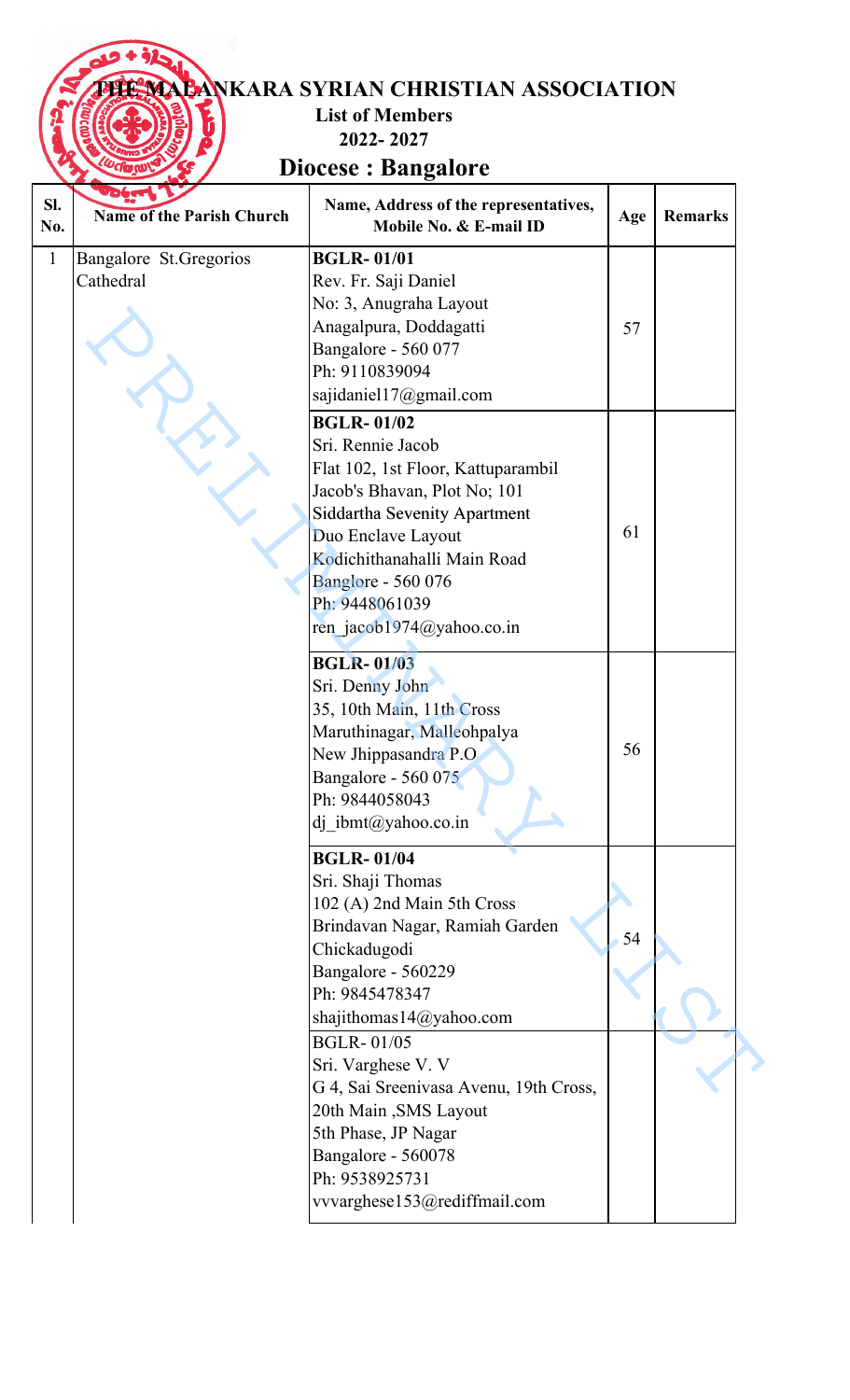|                |                                     | <b>BGLR-01/06</b><br>Sri. Biju Philip<br>No: 50, 20th Main<br>13th Cross, Venkadeswara Layout<br>Maruthinagar, Bangalore - 560 068<br>Ph: 9036200103<br><b>BGLR-01/07</b><br>Sri. Benny Puthooran<br>No: 145, Elbee Nivas | 54 |  |
|----------------|-------------------------------------|---------------------------------------------------------------------------------------------------------------------------------------------------------------------------------------------------------------------------|----|--|
|                |                                     | 6th Block, 1st A Block<br>8th Phase, JP Nagar<br>SOS Post, Bangalore - 76<br>Ph: 9845244593<br>bennyputhooran@gmail.com                                                                                                   | 63 |  |
| $\overline{2}$ | Bangalore Indira Nagar<br>St.George | <b>BGLR-02/01</b><br>Rev. Fr. Varghese P. Idichandy<br>St. George Orthodox Church<br>#75, 15 th Cross<br>Indiranagar, II nd Stage, Bangalore-38<br>Ph: 9916592275<br>vpidichandy@yahoo.com                                | 48 |  |
|                |                                     | <b>BGLR-02/02</b><br>Sri.George joseph<br>#30, Anugraha, 21st Cross, Sriram<br>Temple Road, 4 th cross, Huniyallapa<br>Garden, Ejipura, Viveknagar-<br>Bangalore-560047<br>Ph: 9448289791<br>georgeefloorkotes.com        | 56 |  |
|                |                                     | <b>BGLR-02/03</b><br>Sri. Sajan Thomas<br>198, 2nd Floor, 2nd Cross,<br>Church Road, New Thippasandra<br>Bangalore-560075<br>Ph: 9902303300<br>zsajanthomas@gmail.com                                                     | 63 |  |
| $\overline{3}$ | Bangalore Mar Yuhanon<br>Mamdana    | <b>BGLR-03/01</b><br>Very. Rev. T. K Thomas Cor-Episcopa<br>Mar Yuhanon Mamdana Orthodox<br>Church<br>Akashnagar, B- Narayanapura<br>Bangalore-16<br>Ph: 9902222994<br>thalakalthomas@gmail.com                           | 68 |  |
|                |                                     | <b>BGLR-03/02</b><br>Sri. Binoy C.K<br>$# 8/4$ , 7 th Cross, 10 th Main<br>Maruthinagar, Malleshpalaya<br>Bangalore-560075<br>Ph: 9036099261<br>binoyck@gmail.com                                                         | 46 |  |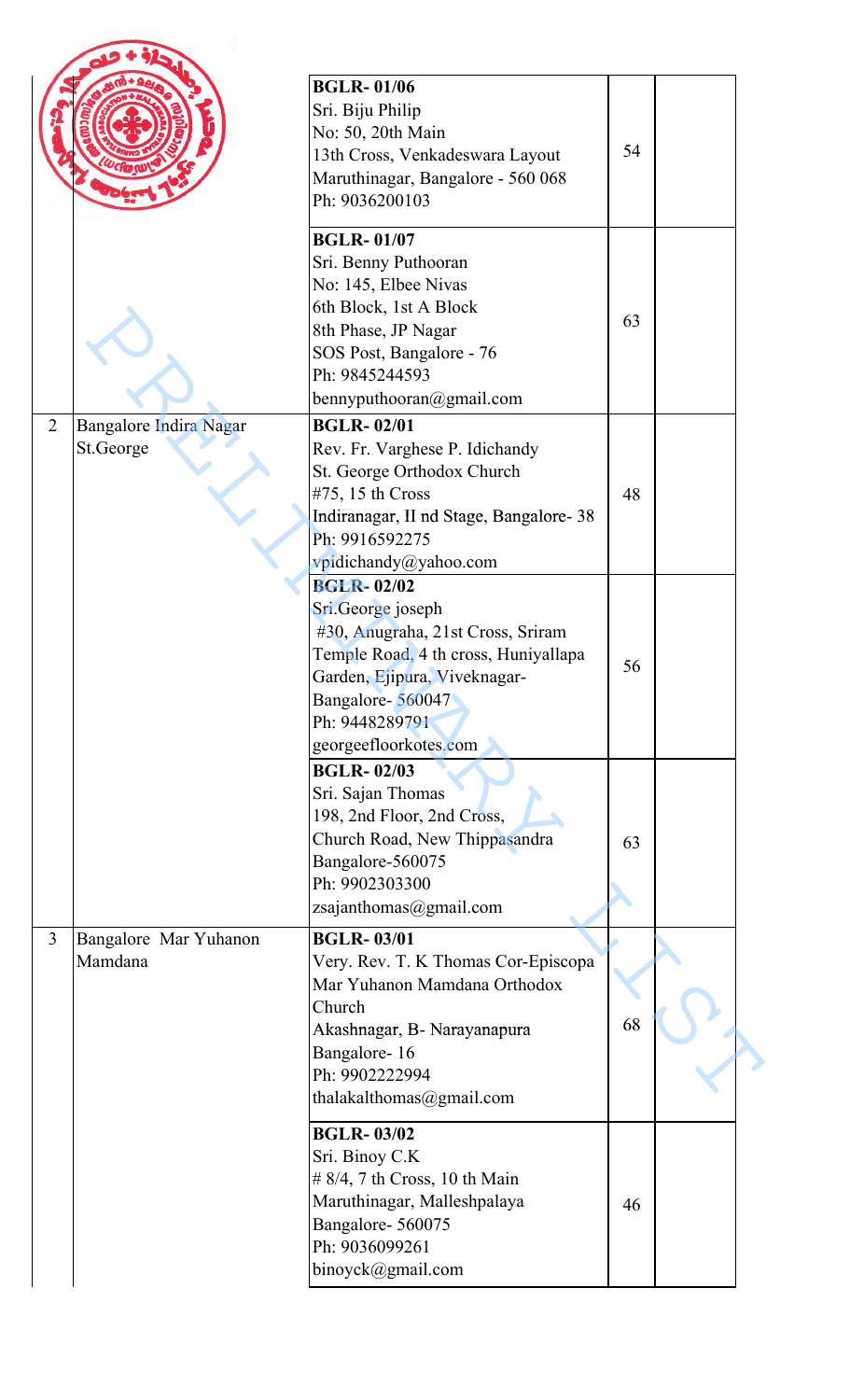|                |                           | <b>BGLR-03/03</b>                 |    |  |
|----------------|---------------------------|-----------------------------------|----|--|
|                |                           | Sri. John Thomas                  |    |  |
|                |                           | #99, Rejin's Villa                |    |  |
|                |                           |                                   |    |  |
|                |                           | Kavery Road, Udayanagar           | 68 |  |
|                |                           | Bangalore-560016                  |    |  |
|                |                           | Ph: 9986166296                    |    |  |
|                |                           | johnpravasi@gmail.com             |    |  |
|                |                           | <b>BGLR-03/04</b>                 |    |  |
|                |                           | Sri. K.M Sunnykutty               |    |  |
|                |                           | 8/11, Giddamma Layout             |    |  |
|                |                           | Akashnagar, A- Narayanapura       |    |  |
|                |                           | Dooravaninagar P.O                | 65 |  |
|                |                           | Bangalore-560016                  |    |  |
|                |                           | Ph: 9901137305                    |    |  |
|                |                           | simisunny88@gmail.com             |    |  |
| $\overline{4}$ |                           | <b>BGLR - 04/01</b>               |    |  |
|                | Bangalore St. Thomas Maha |                                   |    |  |
|                | Edavaka                   | V. Rev. P. C. Philip cor-episcopa |    |  |
|                |                           | St. Thomas Orthodox Maha Edavaka  |    |  |
|                |                           | No: 51, Banaswadi Main Road       | 65 |  |
|                |                           | M. S Nagar, Banglore - 33         |    |  |
|                |                           | Ph: 9845363812                    |    |  |
|                |                           | filippcheaven@hotmail.com         |    |  |
|                |                           | <b>BGLR - 04/02</b>               |    |  |
|                |                           | Sri. Thomas A. Tharakan           |    |  |
|                |                           |                                   |    |  |
|                |                           | #52, 53, Kavery Layout, Defence   |    |  |
|                |                           | Colony, Horamavu Agra             | 54 |  |
|                |                           | <b>Banglore - 560043</b>          |    |  |
|                |                           | Ph: 9448273492                    |    |  |
|                |                           | shelter 65@yahoo.com              |    |  |
|                |                           | <b>BGLR - 04/03</b>               |    |  |
|                |                           | Sri. Baiju Samuel                 |    |  |
|                |                           | Thoppuvilla, No: 111, 1st B Main  |    |  |
|                |                           | OMBR Layout, Chikka Banaswadi     | 46 |  |
|                |                           |                                   |    |  |
|                |                           | Main Road, Bangalore - 560043     |    |  |
|                |                           | Ph: 9845542904                    |    |  |
|                |                           | baiju_s@yahoo.com                 |    |  |
|                |                           | <b>BGLR - 04/04</b>               |    |  |
|                |                           | Sri. Wilson George                |    |  |
|                |                           |                                   |    |  |
|                |                           | No: 102, Sree R. R Manor          |    |  |
|                |                           | 7th Cross, Hnnur Main Road        | 62 |  |
|                |                           | Kacharakana Halli,                |    |  |
|                |                           | <b>Banglore - 560084</b>          |    |  |
|                |                           | Ph: 9448170236                    |    |  |
|                |                           | wilsongrg59@gmail.com             |    |  |
|                |                           | <b>BGLR - 04/05</b>               |    |  |
|                |                           |                                   |    |  |
|                |                           | Sri. P. S. Stephen                |    |  |
|                |                           | No: 54/1, 1st Floor               |    |  |
|                |                           | <b>Above Quality Engg Works</b>   |    |  |
|                |                           | Patel -H -Ramaiah Main Road       | 67 |  |
|                |                           | Lingarajapuram, Banglore - 84     |    |  |
|                |                           | Ph: 9845182075                    |    |  |
|                |                           | ps_stephen@gmail.com              |    |  |
|                |                           |                                   |    |  |
|                |                           |                                   |    |  |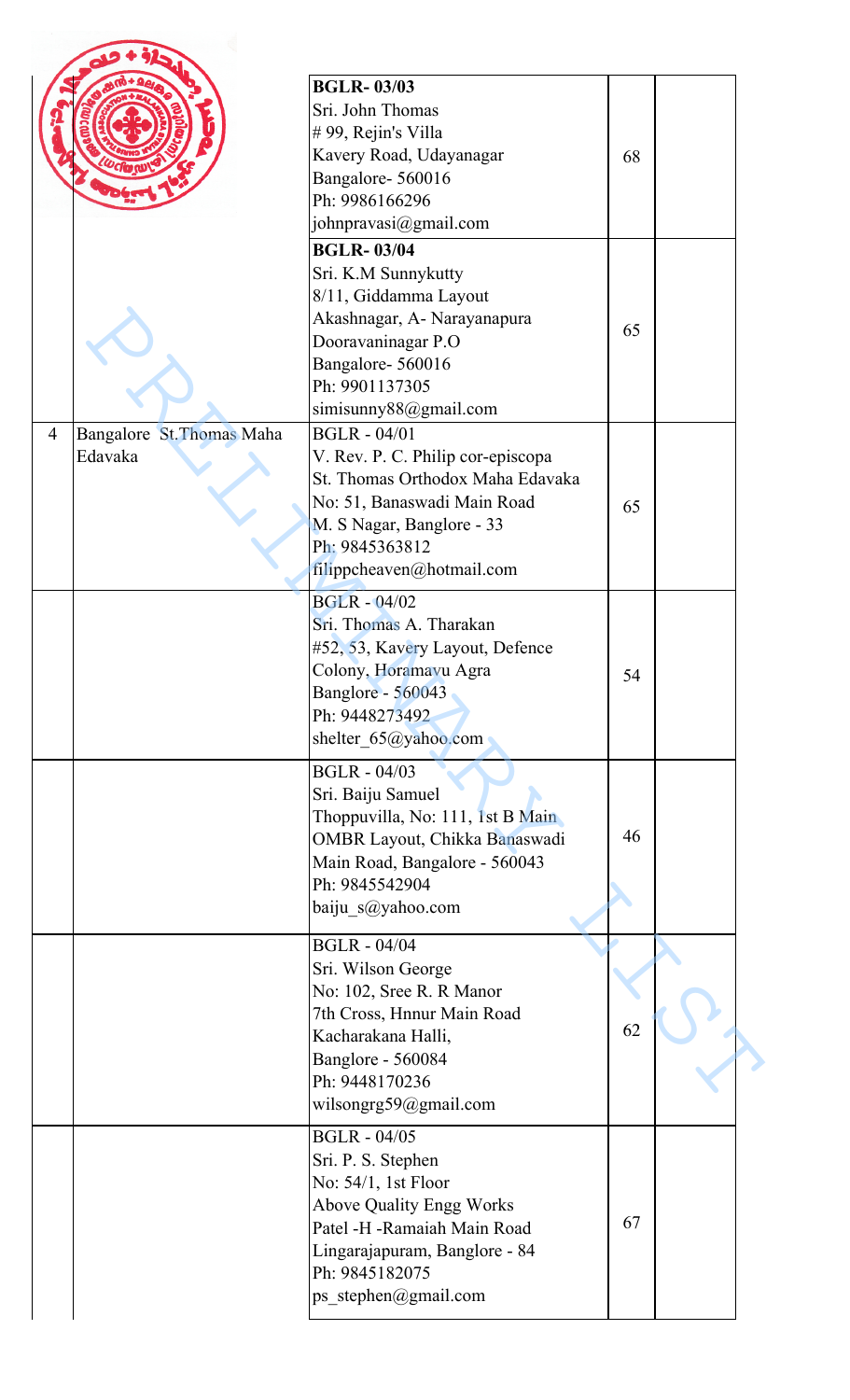|   | Mar<br>Bangalore Hebbal                    | <b>BGLR-05/01</b><br>Fr.Santhosh Samuel. K<br>Mar Gregorios Orthodox Church<br>4th Main, 5th Cross Pampa Extn<br>Kempapura, Hebbal<br>Bengaluru - 560 024<br>Ph: 9663557338<br>santhoshachen76@gmail.com                  | 45 |  |
|---|--------------------------------------------|---------------------------------------------------------------------------------------------------------------------------------------------------------------------------------------------------------------------------|----|--|
|   |                                            | <b>BGLR-05/02</b><br>Sri. George Koshy K<br>No: 998, D-Block,<br>4th Main Sahakar Nagar,<br>Bengaluru - 560092<br>Ph: 9731016528<br>georgekoshyk21@gmail.com                                                              | 65 |  |
|   |                                            | <b>BGLR-05/03</b><br>Sri. Koshy Tharakan<br>Valiyamannil, No: 1502,<br>Water Tank Road,<br>St. Antony's Layout, Dasarahalli,<br>Kempapura, Hebbal,<br>Bengaluru - 560024<br>Ph: 9448055010<br>roofsandfloors123@gmail.com | 53 |  |
|   |                                            | <b>BGLR-05/04</b><br>Sri. Dennymon Mathew<br>205, Aksha Ambar Apts,<br>Venkita Gowda Layout,<br>Hebbal, Kempapura,<br>Bengaluru - 560024<br>Ph: 9739327318<br>dennymonaca@gmail.com                                       | 45 |  |
| 6 | Bangalore Marthahali<br><b>St.Baselios</b> | <b>BGLR-06/01</b><br>Rev. Fr. Anish Varghese<br>Bishop's House, No. 1<br>Malankara Veedhi, Doddagubbi P.O<br>Bangalore-560077<br>Ph: 8747981042<br>anishbasil@gmail.com                                                   | 37 |  |
|   |                                            | <b>BGLR-06/02</b><br>Sri. V.J Koshy<br>7, Vettimoottil, 1st Cross<br>Lakshmi Layout, Munnekolala<br>Marthahalli, Banglaore-37<br>Ph: 9448069463<br>vjkoshy1959@gmail.com                                                  | 63 |  |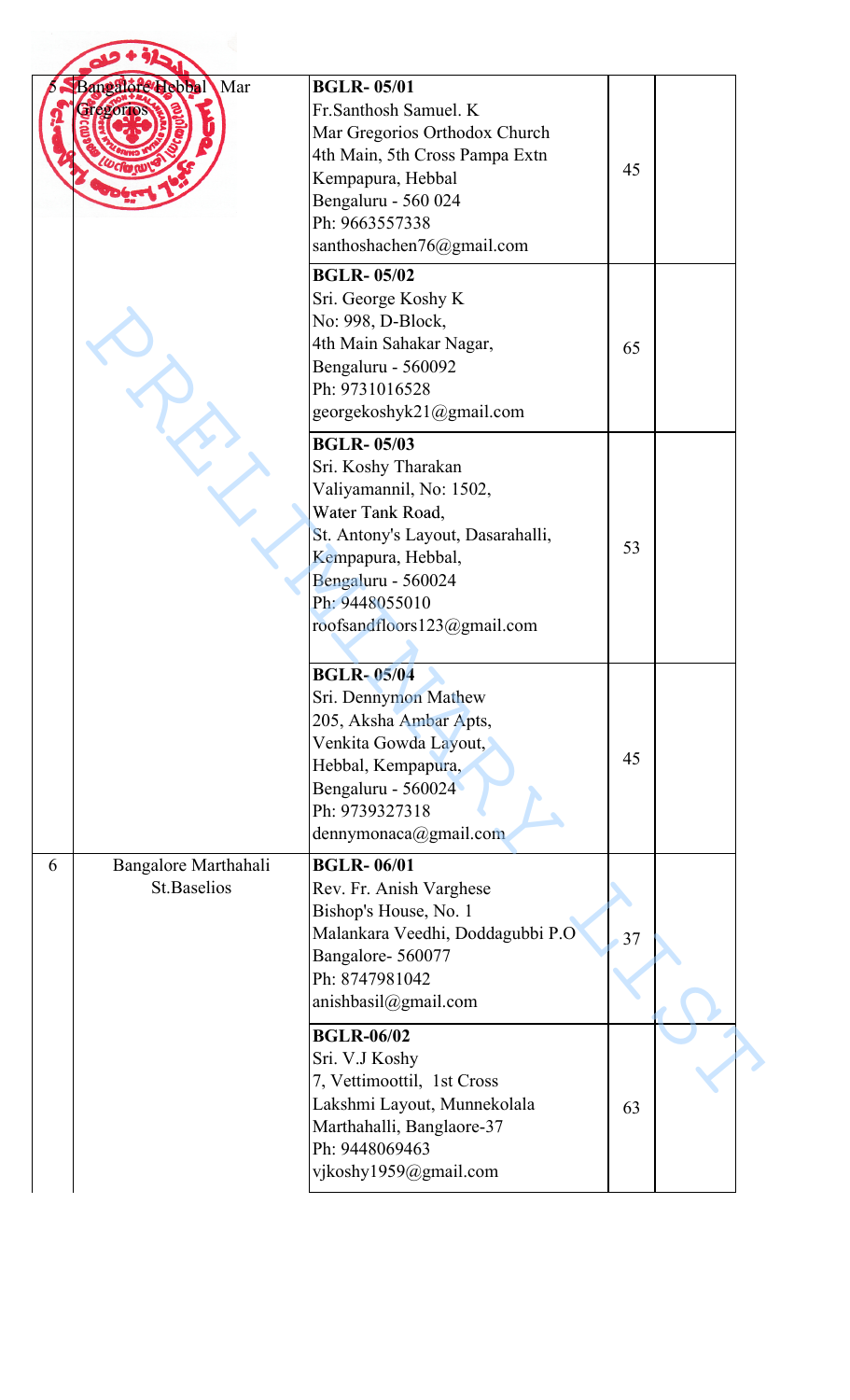|                |                                              | <b>BGLR-06/03</b><br>Sri. John P.M<br>2, Parappattu, 10 th main<br>Malleshpalya, Banglaore-75<br>Ph: 9845944342<br>johnparappattu27@gmail.com                                                                             | 65 |  |
|----------------|----------------------------------------------|---------------------------------------------------------------------------------------------------------------------------------------------------------------------------------------------------------------------------|----|--|
|                |                                              | <b>BGLR-06/04</b><br>Sri. Thomas M.G<br>#3, Bethel, 29 th A Cross<br>Balaji Layout, Kaggadasapura<br>CV Raman Nagar, Bangalore-560093<br>Ph: 9845482334<br>pinkpearls39@gmail.com                                         | 63 |  |
| $\overline{7}$ | Bangalore Vijayanagar St.<br><b>Stephens</b> | <b>BGLR-07/01</b><br>Rev. Fr. Koshy Thomas<br>St. Stephen's Orthodox Church<br>No: 2/4, Canara Bank Colony Main<br>Road<br>Chandra Layout, Vijayanagar<br>Bangalore - 560040<br>Ph: 9494234564<br>frkoshythomas@gmail.com | 53 |  |
|                |                                              | <b>BGLR-07/02</b><br>Sir. George<br>Puthiyamadathil<br>No: 315, 6th Main Road<br>I. T. I. Layout, Mallatha Halli<br>Near SBI Branch<br>Bangalore - 560056<br>Ph: 9845021180<br>omediasolutions@gmail.com                  | 71 |  |
|                |                                              | <b>BGLR-07/03</b><br>Sri. Anish Philip<br>No: 10, 1st Cross, Widia Layout<br>Vijayanagar II Stage<br>Bangalore - 560040<br>Ph: 9886891934<br>philanish@gmail.com                                                          | 37 |  |
| 8              | Bangalore Begur St. Mary's                   | <b>BGLR-08/01</b><br>Fr. Jacob Thomas<br>St. Mary's Orthodox Church<br>Beghoor Koppa Road,<br>S. Bhigipura Banglore-560105<br>Ph: 9949164500<br>jacobthom25766@gmail.com                                                  | 46 |  |
|                |                                              | <b>BGLR-08/02</b><br>Sri. Prof. Thomas Tharakan<br>Thekkeparambil House<br>No: 06 15th Main Beghoor Road,<br>Homghasandhra Bangalore - 560 068<br>Ph: 9448834698<br>ttharakan $9@g$ mail.com                              | 48 |  |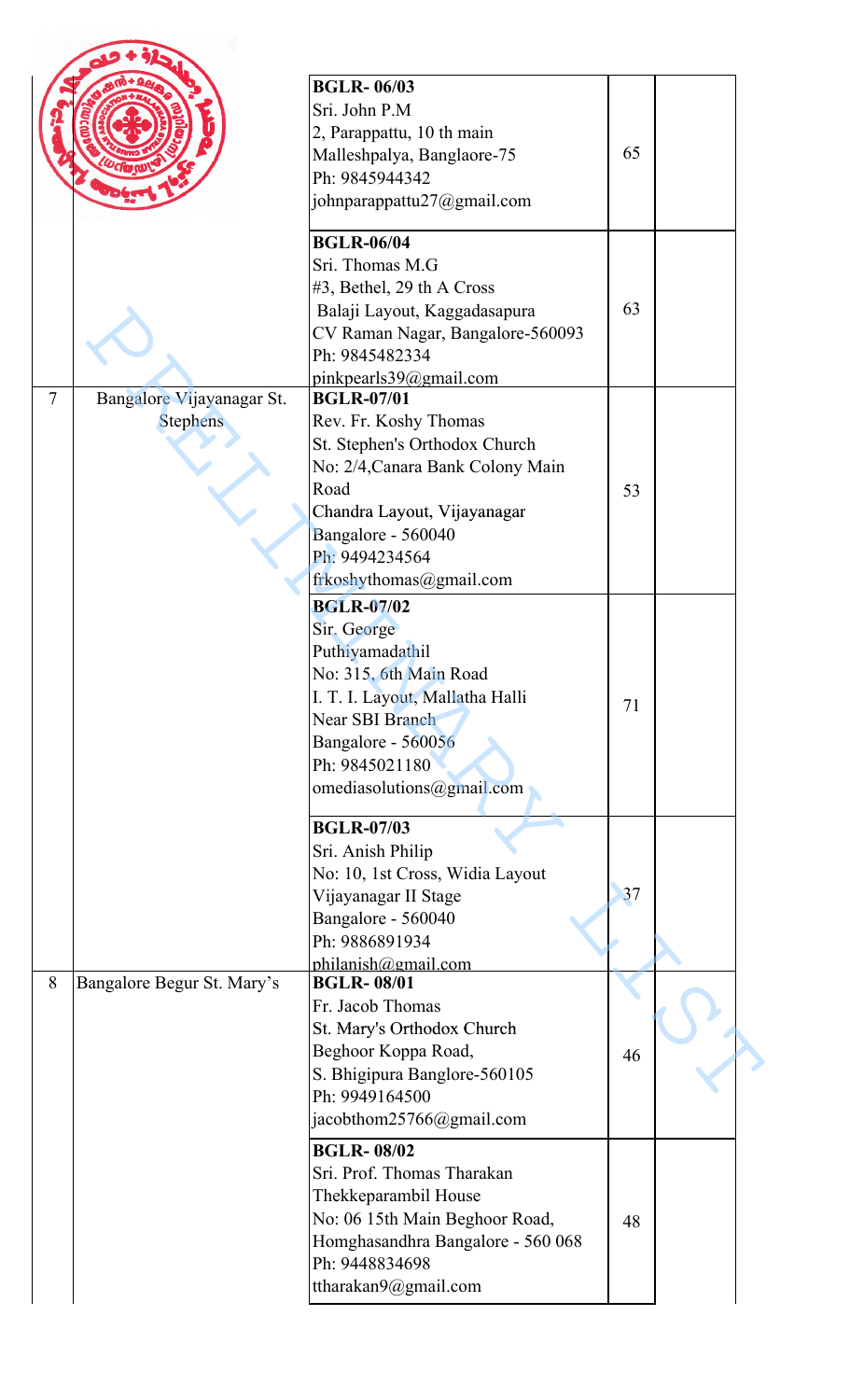|    |                               | <b>BGLR-08/03</b>                 |    |  |
|----|-------------------------------|-----------------------------------|----|--|
|    |                               | Sri. Binoy Mathunny               |    |  |
|    |                               | F - 301, Concorde Manhattan       |    |  |
|    |                               | Electronic City, Phase I          | 44 |  |
|    |                               | Bangalore - 560100                |    |  |
|    |                               | Ph: 9916486310                    |    |  |
|    |                               | m_binoy@yahoo.com                 |    |  |
| 9  | Bangalore Dasarhalli St.      | <b>BGLR-09/01</b>                 |    |  |
|    | Dionysius                     | Rev.Fr. James Kuttikandam         |    |  |
|    |                               | St. Dionysius Orthodox Church     |    |  |
|    |                               | (T.Dasarahalli), 3 rd Main        |    |  |
|    |                               | KRS Gowda Extension, HMT Layout   | 60 |  |
|    |                               | Nagasandra P.O, Bangalore- 560073 |    |  |
|    |                               | Ph: 9448775901                    |    |  |
|    |                               | frjameskuttykandam@gmail.com      |    |  |
|    |                               |                                   |    |  |
|    |                               | <b>BGLR-09/02</b>                 |    |  |
|    |                               | Sri. Punnoose P. Kurian           |    |  |
|    |                               | No.7, Lakshminarayana Layout      |    |  |
|    |                               | Heseruhatta Main Road             | 42 |  |
|    |                               | Hurulichikkanahacci,              |    |  |
|    |                               | Bangalore-560090                  |    |  |
|    |                               | PH: 9481473465                    |    |  |
|    |                               | punnoosepk7@gmail.com             |    |  |
|    |                               | <b>BGLR-09/03</b>                 |    |  |
|    |                               | Sri .Jose Thomas                  |    |  |
|    |                               | 1274, Coconut Garden              |    |  |
|    |                               | T. Dasarahalli. Bangalore- 560057 | 42 |  |
|    |                               | Ph: 9986669944                    |    |  |
|    |                               | vjosethomas4@gmail.com            |    |  |
| 10 | Bangalore Jalahalli St.Mary's | <b>BGLR-10/01</b>                 |    |  |
|    | Orthodox Valiyapally          | Rev. Fr. Skaria Mathew            |    |  |
|    |                               | St. Mary's Orthodox Valiyapally   |    |  |
|    |                               | Gengamma Circle                   |    |  |
|    |                               | Jalahalli P.O                     | 47 |  |
|    |                               | Bangalore - 13                    |    |  |
|    |                               | Ph: 9448040442                    |    |  |
|    |                               | frskariah@gmail.com               |    |  |
|    |                               | <b>BGLR-10/02</b>                 |    |  |
|    |                               | Dr. K. K. Benson                  |    |  |
|    |                               | # 619, Hanittan Homoeopathic      |    |  |
|    |                               | House, T. Dasarahally             |    |  |
|    |                               | Banglore - 560057                 | 69 |  |
|    |                               | Ph: 9945510610                    |    |  |
|    |                               | drkkbenson@gmail.com              |    |  |
|    |                               |                                   |    |  |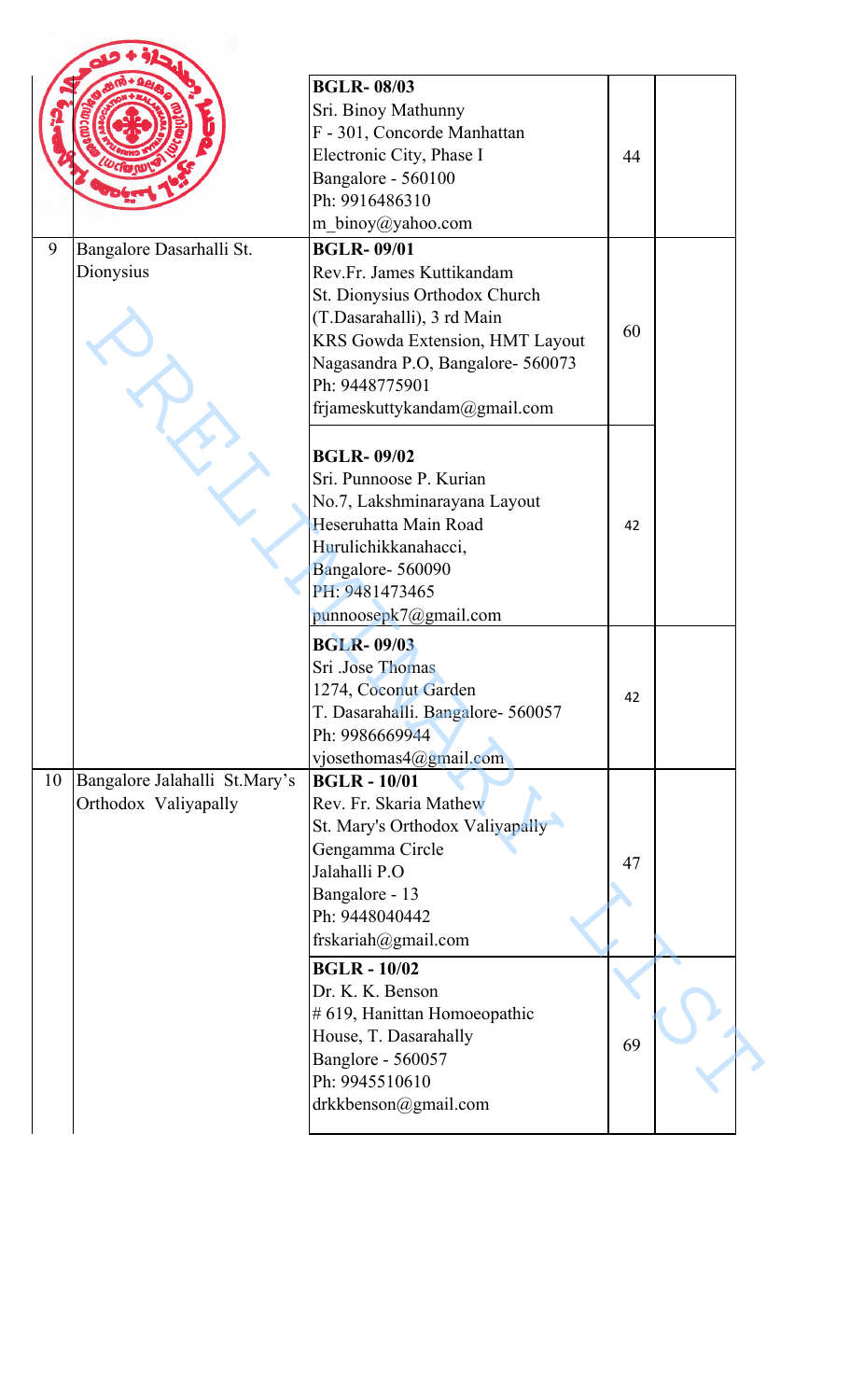|    |                         | <b>BGLR-10/03</b>                                 |    |         |  |
|----|-------------------------|---------------------------------------------------|----|---------|--|
|    |                         | Sri. Mr. Joy Abraham                              |    |         |  |
|    |                         | #6-1st Main Road                                  |    |         |  |
|    |                         | Sheradernagar - New Town-                         |    |         |  |
|    |                         | Bus stand, New Town Yelahank                      |    |         |  |
|    |                         | GkVK Post, Bangalore - 65                         |    |         |  |
|    |                         | admsservices@gmail.com                            |    |         |  |
|    |                         | Ph: 9480451063                                    |    |         |  |
|    |                         | <b>BGLR-10/04</b>                                 |    |         |  |
|    |                         | Sri. Samuel Jacob                                 |    |         |  |
|    |                         | No-28, Gangamma Temple Road                       |    |         |  |
|    |                         | Behind, St. Mary's Orthodox                       | 58 |         |  |
|    |                         | Valiyapally, Gangamma Circle                      |    |         |  |
|    |                         | Jalahalli, Bangalore - 13                         |    |         |  |
|    |                         | Ph: 9844088810                                    |    |         |  |
|    |                         | samueljacob2000@hotmail.com                       |    |         |  |
|    |                         | <b>BGLR-10/05</b>                                 |    |         |  |
|    |                         | Sri. Viji Sam                                     |    |         |  |
|    |                         | #46, Grace Cottage, 3rd Cross                     |    |         |  |
|    |                         | Sri Krishna Nagar, Shettihalli                    | 57 |         |  |
|    |                         | Jalahalli West<br>Bangalore - 15                  |    |         |  |
|    |                         | Ph: 9513655966                                    |    |         |  |
|    |                         | gravityviji@yahoo.co.in                           |    |         |  |
|    |                         |                                                   |    |         |  |
| 11 | Bangalore Mathikere St. | <b>BGLR-11/01</b>                                 |    | M. C.   |  |
|    | Gregorios               | Rev. Fr. Mani K. Varghese                         |    | Member  |  |
|    |                         | #264, 10th Main Road<br>3rd Cross, Mathikare Ext. | 64 | 2017-22 |  |
|    |                         | Bangalore - 560054                                |    |         |  |
|    |                         | Ph: 9538537527                                    |    |         |  |
|    |                         | frmanikv@gmail.com                                |    |         |  |
|    |                         | <b>BGLR-11/02</b>                                 |    |         |  |
|    |                         | Sri. Abraham P. John                              |    |         |  |
|    |                         | No: 14, Seethamma                                 |    |         |  |
|    |                         | Layout, 5th Block, Vidyaranyapura P.O             |    |         |  |
|    |                         | Bangalore - 560097                                | 51 |         |  |
|    |                         | Karnataka                                         |    |         |  |
|    |                         | Ph: 9035845890                                    |    |         |  |
|    |                         | abrahampjohn7@gmail.com                           |    |         |  |
|    |                         |                                                   |    |         |  |
|    |                         | <b>BGLR-11/03</b>                                 |    |         |  |
|    |                         | Sri. Kuruvilla Varghese                           |    |         |  |
|    |                         | NE - 212, New Housing Colony                      |    |         |  |
|    |                         | Indian Institute of Science<br>Bangalore - 560012 | 58 |         |  |
|    |                         | Ph: 9845804990                                    |    |         |  |
|    |                         | edkuruvilla@gmail.com                             |    |         |  |
|    |                         |                                                   |    |         |  |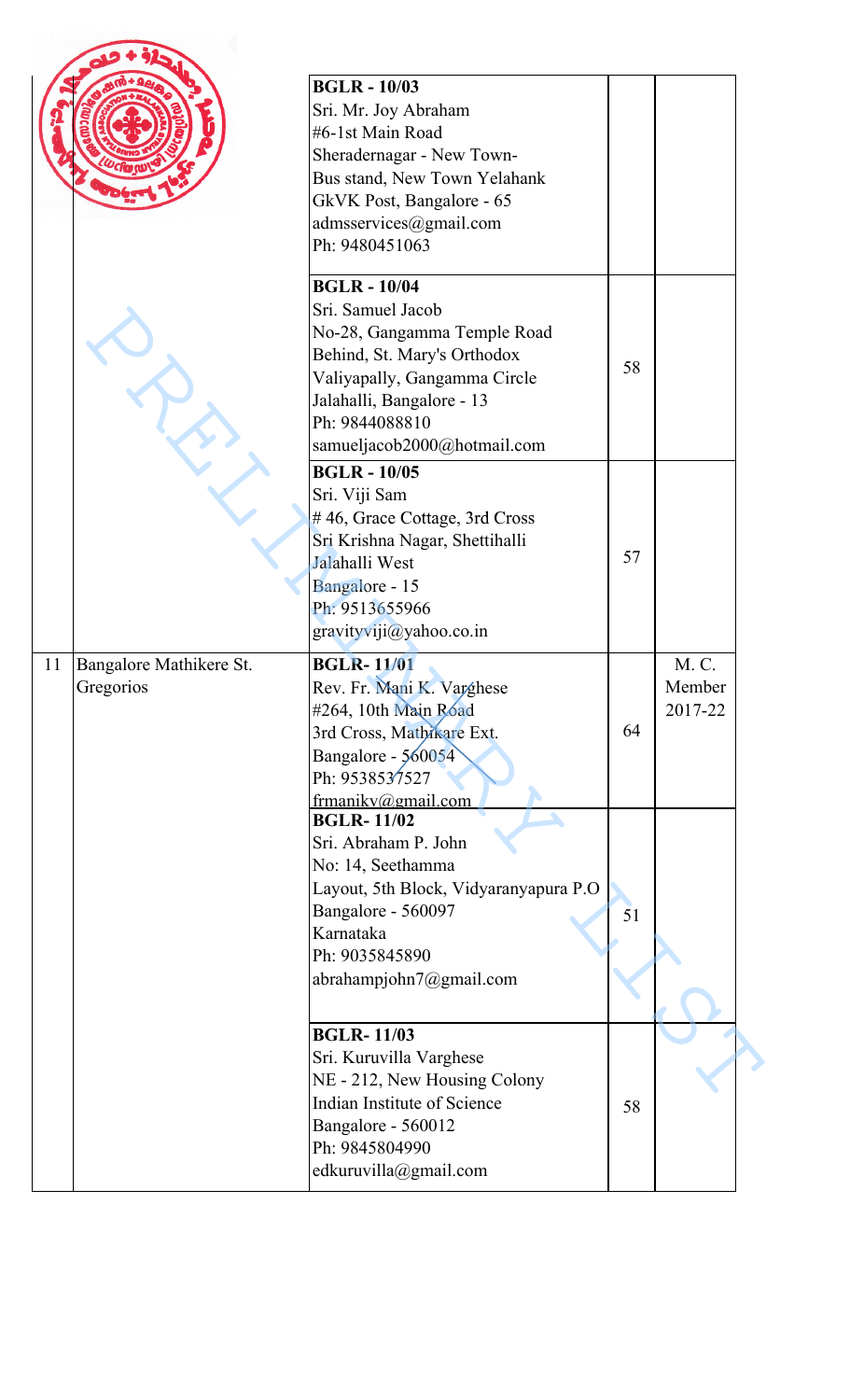|    | uarigh <sup>2</sup> Ste Gregorious   | <b>BGLR-12/01</b><br>Rev. Fr. K.M Jacob<br>St. Gregorios Indian Orthodox Church<br>PB No.3156<br>Fazeel, Fujariah, UAE<br>Ph: 00971507472233<br>frkmjacob@gmail.com                                                     | 48 |  |
|----|--------------------------------------|-------------------------------------------------------------------------------------------------------------------------------------------------------------------------------------------------------------------------|----|--|
|    |                                      | <b>BGLR-12/02</b><br>Sri. Binu Koshy<br>No. 214, Khalfia<br>Mattas Bldg, PB No. 121<br>Fujariah, UAE<br>Ph: 00971501900456<br>ottethubinu@gmail.com                                                                     | 50 |  |
|    |                                      | <b>BGLR-12/03</b><br>Sri. Sabu John<br>#403, Ahmed Harid bldngs<br>Gurfa, Fujariah, UAE<br>Ph: 00971556211674<br>sabu3007@gmail.com                                                                                     | 53 |  |
| 13 | Hyderabad St. Gregorios<br>Cathedral | <b>BGLR-13/01</b><br>Rev. Fr. Lijo Joseph<br>St. Gregorios Orthodox Cathedral<br>1-1-396/398<br>Gandhinagar, Hyderabad- 500080<br>Ph: 7093861813                                                                        | 43 |  |
|    |                                      | frlijojoseph@gmail.com<br><b>BGLR-13/02</b><br>Sri. K.C Mathews<br>H. No. $6-1-103/15$<br>Flat No.203, Classic<br>Corner Apartments, Padmarao Nagar<br>Secunderabad-500025<br>Ph: 9885339040<br>kcmathews1947@gmail.com | 74 |  |
|    |                                      | <b>BGLR-13/03</b><br>Sri. Varghese Mathew<br>Plot No. 8, Maruthi Apts<br>Flat No. S2, Bapuji nagar, Bowenpally<br>Hyderabad-11<br>Ph: 9866306575<br>kvmathews48@gmail.com                                               | 57 |  |
| 14 | Jeedimetla St. George                | <b>BGLR-14/01</b><br>Rev. Fr. Simon Thomas Joy<br>St. George Orthodox Church<br>Plot No: 96, Padmanagar Phase I<br>Balanagar, Jeedimetla<br>Hyderabad - 37<br>Ph: 9849024866                                            | 30 |  |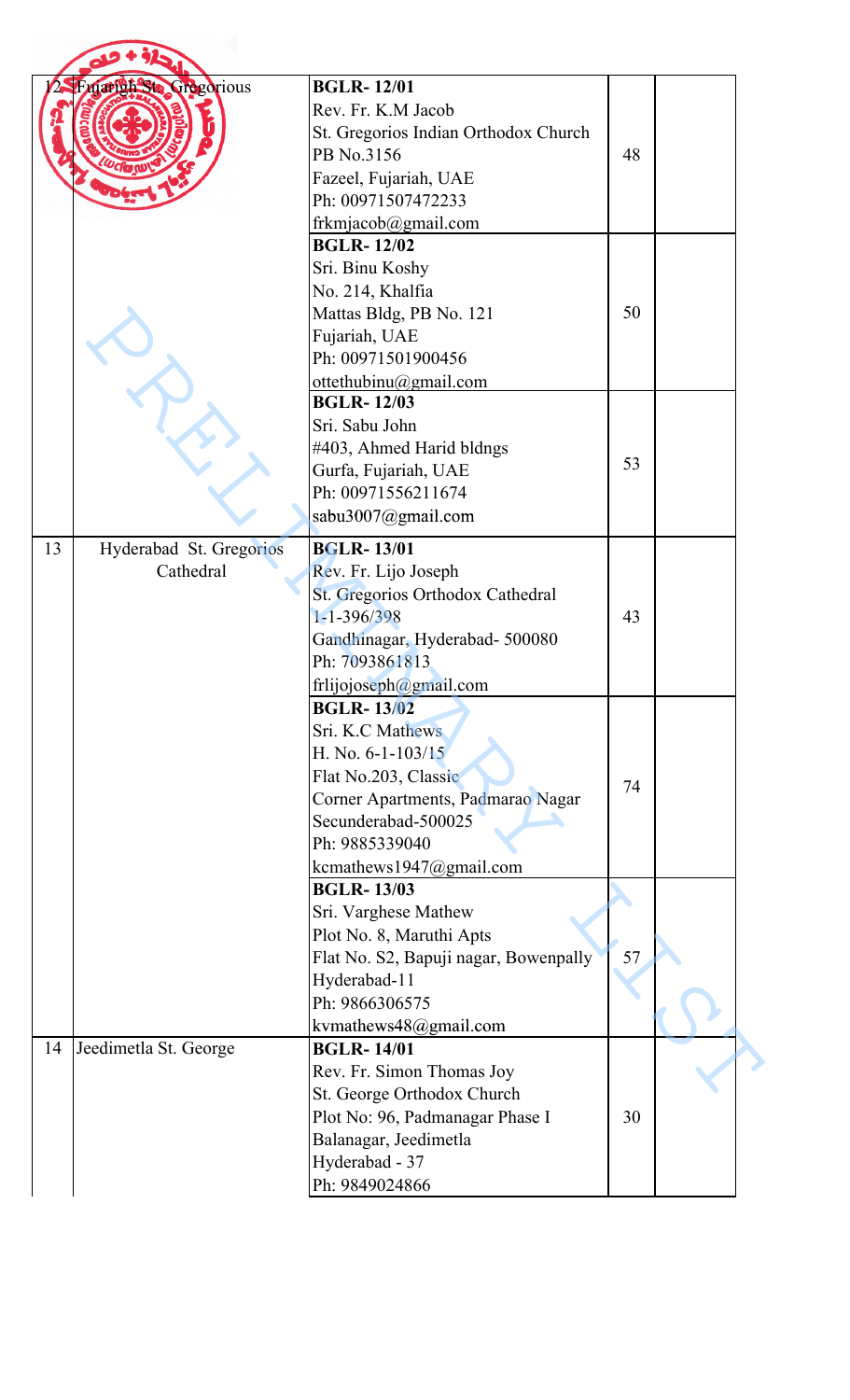|    |                            | <b>BGLR-14/02</b><br><b>Babu Oonunny</b><br>Bivin Villa<br>8-7-68/2, RR Nagar<br>Old Bowenpally, Secunderabad - II<br>Ph: 986664100                                                                                | 59 |  |
|----|----------------------------|--------------------------------------------------------------------------------------------------------------------------------------------------------------------------------------------------------------------|----|--|
|    |                            | <b>BGLR-14/03</b><br>Sibi Idiculla Varghese<br>GI, Sai Srinivasam Apartment<br>Pragathi Nagar<br>Kukatpally, Hyderabad - 500090                                                                                    | 42 |  |
| 15 | Mysore St. Gregorios       | <b>BGLR-15/01</b><br>Rev. Fr. Cyril Varghese Vadakkadath<br>St. Gregorios Orthodox Church &<br>Pilgrim Centre<br>Govt. Guest House Road, Nazarbad<br>Mysore- 570010<br>Ph: 9663017919<br>cyrilvarghese10@gmail.com | 39 |  |
|    |                            | <b>BGLR-15/02</b><br>Sri. Prasad Chacko<br>#3083/A<br>14 th Cross, Hebbal 2nd Stage<br>Mysore-570017<br>Ph: 9845905138<br>prasadchacko1970@gmail.com                                                               | 52 |  |
|    |                            | <b>BGLR-15/03</b><br>Sri. M.O Thomas<br>#215 Maret, 2nd Stage, 8th Cross<br>Mysore- 570007<br>Ph: 9964568939<br>thomasbiju1969@gmail.com                                                                           | 53 |  |
| 16 | Ramachandrapuram St.Mary's | <b>BGLR</b> - 16/01<br>Rev. Fr. Thomas Oommen<br>29-171, G-3, BRC Mansion<br>New Vidyanagar Colony<br>Neredmet, Secunderabad<br>Telangana - 500 056<br>Ph: 95020 86694<br>frthomasoommen@gmail.com                 | 61 |  |
|    |                            | <b>BGLR-16/02</b><br>Rev. Maju Philip<br>H No: 6-94/31/10, LIG 50<br>Huda Colony Phase 2<br>Chandanagar,<br>Hyderabad - 500050<br>Telangana<br>Ph: 800805391535                                                    | 35 |  |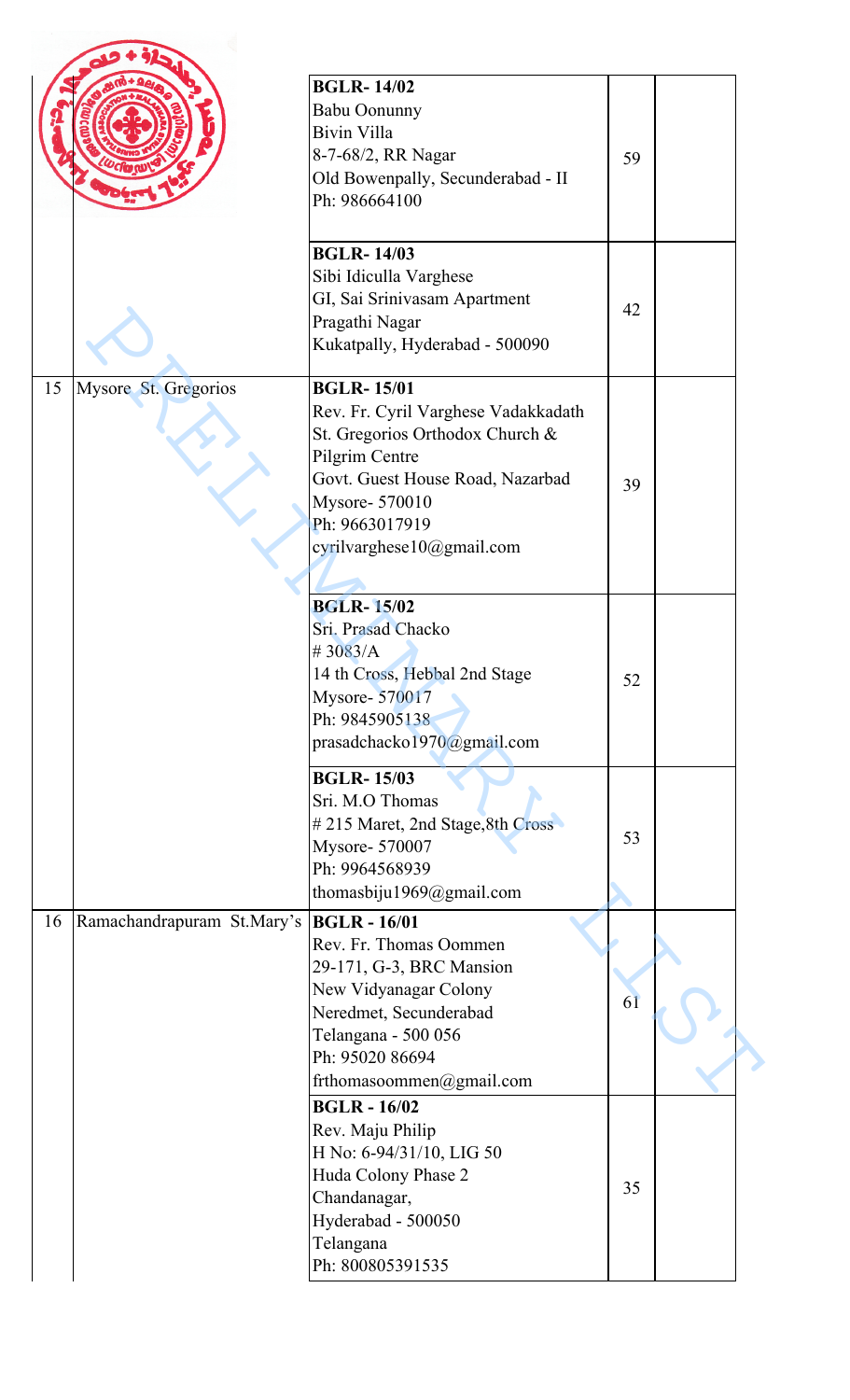|    |                                            | <b>BGLR-16/01</b><br>Sri. T. V. Thomas<br>Plotn No: 10, Azhiana<br>2nd Floor, Citizen Colony<br>Chandanagar, Serilingampally<br>Hyderabad -500 019<br>Ph: 9705111127<br>thamastv $104$ @gmail.com | 65 |  |
|----|--------------------------------------------|---------------------------------------------------------------------------------------------------------------------------------------------------------------------------------------------------|----|--|
| 17 | Ras-Al-Khaima St.Mary's<br>Orthodox Church | <b>BGLR-17/01</b><br>Rev. Fr. Joe Mathew<br>St. Mary's Indian Orthodox Church &<br>Pilgrim Centre<br>P. O Box No: 4780<br>Ras-Al- Khaimah, UAE<br>Ph: 00971503703321                              | 39 |  |
|    |                                            | $BGLR$ $17/02$<br>Sri. Baby Thankachan<br>P. O. Box No. 1507<br>Ras-Al- Khajmah, UAE<br>Ph: 00971504867889                                                                                        | 65 |  |
|    |                                            | <b>BGLR-17/03</b><br>Sri. Easo Varghese<br>P.O. Box No: 31113<br>Ras-Al- Khaimah, UAE<br>Ph:00971507782694                                                                                        | 49 |  |
|    |                                            | <b>BGLR-17/04</b><br>Sri. Rajesh Philip Thomas<br>P. O. Box No: 4780<br>Ras-Al- Khaimah, UAE<br>Ph: 00971504321642                                                                                | 46 |  |
| 18 | Secundrabad St.Andrews                     | <b>BGLR-18/01</b><br>Rev. Fr. Iype P. Alex<br>St. Andrews Orthodox Valiyapally<br><b>West Marredpally</b><br>Secunderabad - 560026                                                                | 53 |  |
|    |                                            | <b>BGLR-18/02</b><br>Sri. Thomas John<br>Manayil House<br>12, Gunrock Enclave<br>Secunderabad<br>Telangana - 500 009                                                                              | 58 |  |
|    |                                            | <b>BGLR-18/03</b><br>Sri. Reji Rajan<br>Rosh Villa<br>H. No: - 3 - 2 - 147/5<br>Attapur, Hyderaguda<br>Hyderabad - 500 048                                                                        | 53 |  |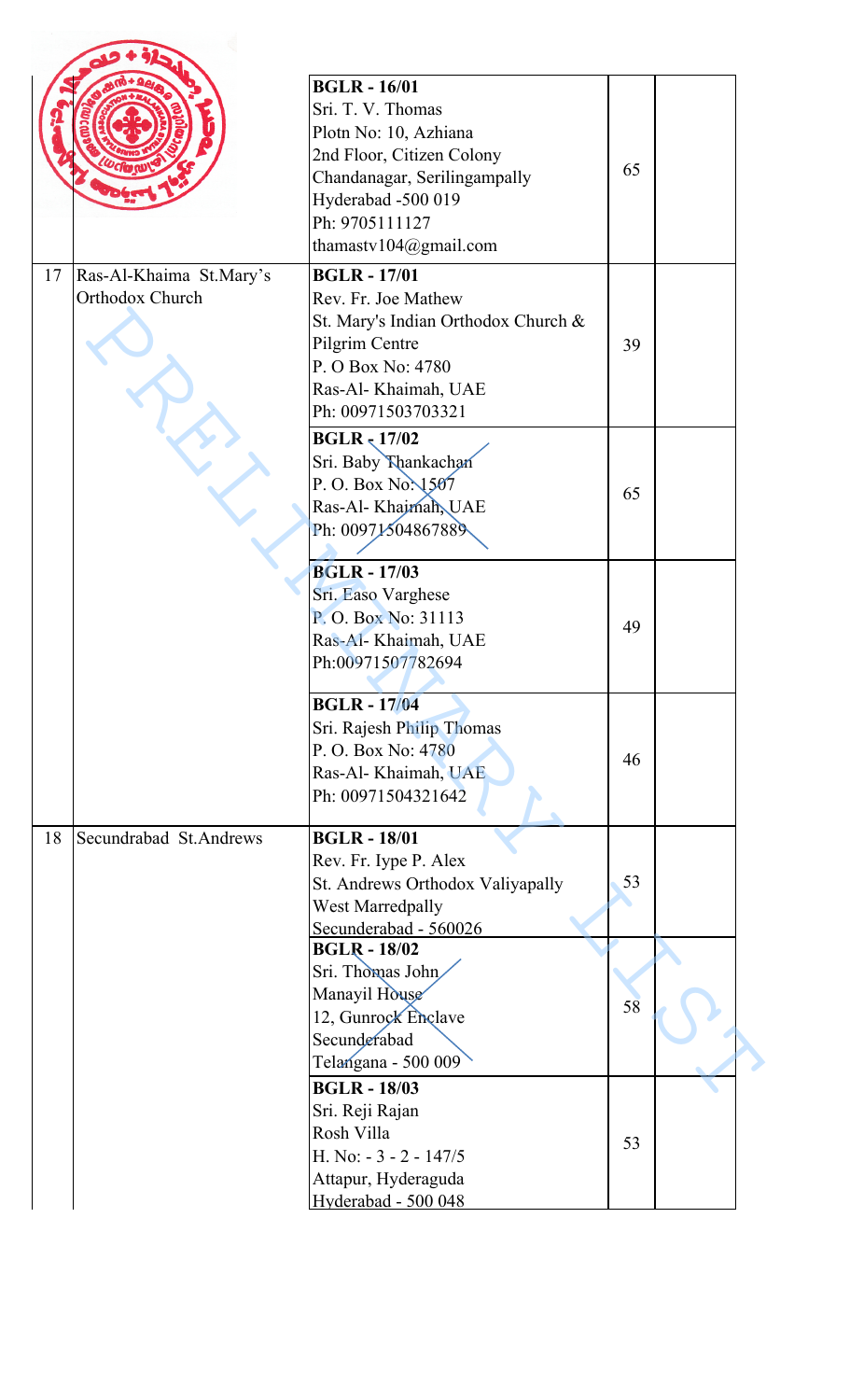|                                  | <b>BGLR-18/04</b>                                  |                 |  |
|----------------------------------|----------------------------------------------------|-----------------|--|
|                                  | Sri. Robin Wilson                                  |                 |  |
|                                  | Maryland, 5-3-106/18/98                            |                 |  |
|                                  |                                                    | 24              |  |
|                                  | Sai Krupa Colony                                   |                 |  |
|                                  | Yapral, Secunderabad - 500 087                     |                 |  |
| 19<br>Tumkur St. Gregorios       | <b>BGLR-19/01</b>                                  |                 |  |
|                                  | Rev. Fr. Aby K. Raju                               |                 |  |
|                                  | 63, 4th Cross                                      |                 |  |
|                                  | Vinayaka Layout II Stage                           | 36              |  |
|                                  | Hebbal Kempapura                                   |                 |  |
|                                  | Bangalore-560024                                   |                 |  |
|                                  | Ph: 9448515118                                     |                 |  |
|                                  | abyraju@gmail.com                                  |                 |  |
|                                  | <b>BGLR-19/02</b>                                  |                 |  |
|                                  | Sr. Jiji T.                                        |                 |  |
|                                  | Meladathu                                          |                 |  |
|                                  | Veerasagara-Tudalay Out                            |                 |  |
|                                  | Gangasandra Rd                                     | 52              |  |
|                                  | Near Seshadripuram College                         |                 |  |
|                                  | Tumkur-572105                                      |                 |  |
|                                  | Ph: 9845660993                                     |                 |  |
|                                  | $thms-ijij(a)$ yahoo.com                           |                 |  |
| 20<br>Vishakapatnam St.Stephen's | <b>BGLR - 20/01</b>                                |                 |  |
|                                  | Rev. Fr. Dr. Abraham P. Thomas                     |                 |  |
|                                  | St. Stephens Orthodox Church                       |                 |  |
|                                  | #11-4-4, Rockdale Layout                           | 45              |  |
|                                  | Visakhapatnam -530002                              |                 |  |
|                                  |                                                    |                 |  |
|                                  | <b>BGLR - 20/02</b>                                |                 |  |
|                                  | Sri. Binu P. Emmanuel                              |                 |  |
|                                  | Flat No: 202, Madhavan Towers                      |                 |  |
|                                  | Lalitha Colony, Daba Gardens                       | 51              |  |
|                                  | Visakhapatnam - 20                                 |                 |  |
|                                  | Ph: 9490679501                                     |                 |  |
|                                  | emmanuel binu2015@gmail.com<br><b>BGLR - 20/03</b> |                 |  |
|                                  | Sri. David John                                    |                 |  |
|                                  | Qtr No: 505 B, Sector 6                            |                 |  |
|                                  | Ukkunagaram                                        | 35 <sub>1</sub> |  |
|                                  | Visakhapatnam - 32                                 |                 |  |
|                                  | david.binu@gmail.com                               |                 |  |
|                                  | Ph: 9701347008                                     |                 |  |
| Vijayavada St. George<br>21      | <b>BGLR-21/01</b>                                  |                 |  |
|                                  | Rev. Fr. Aneesh K.O                                |                 |  |
|                                  | Director                                           |                 |  |
|                                  | St. Pauls English Medium School                    |                 |  |
|                                  | <b>Bus Stand Colony</b>                            | 37              |  |
|                                  | Godavarikhani, Ramagudam, Peddapalli               |                 |  |
|                                  | dist. Telengana                                    |                 |  |
|                                  |                                                    |                 |  |
|                                  | Ph: 9108441833                                     |                 |  |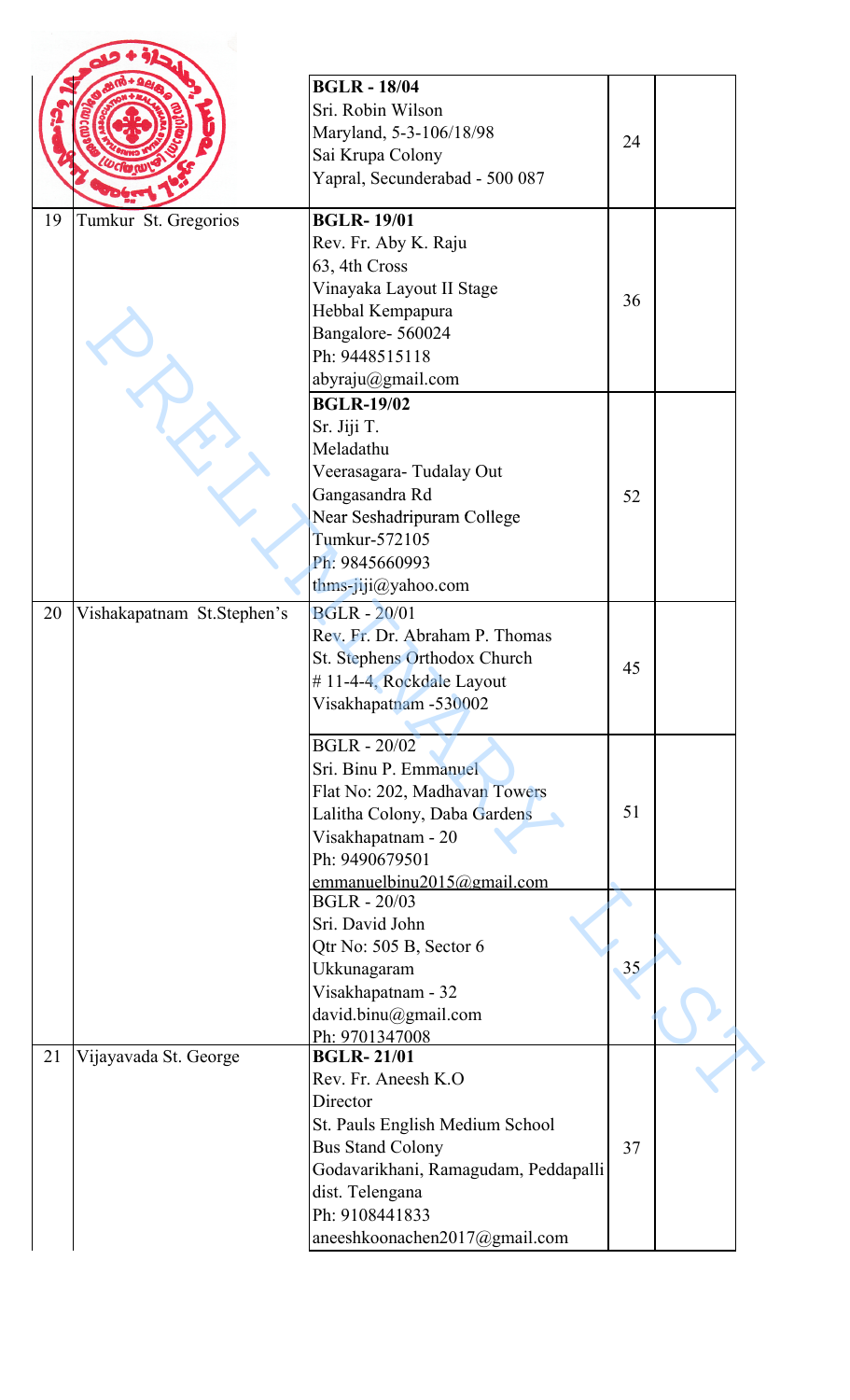|    |                          | <b>BGLR-21/02</b>                         |    |  |
|----|--------------------------|-------------------------------------------|----|--|
|    |                          | Sri. Thomas Mudikunnil                    |    |  |
|    |                          | Qtr No: JE - 114                          |    |  |
|    |                          |                                           |    |  |
|    |                          | VTPS 'A' Colony<br><b>VTPS Post</b>       |    |  |
|    |                          |                                           |    |  |
|    |                          | Ibrahimpatnam - 521456                    |    |  |
|    |                          | Viyawada, AndhraPradesh                   |    |  |
|    |                          | Ph: 94907 54813                           |    |  |
|    |                          | thomaspathisseril@gmail.com               |    |  |
| 22 | Surjapur, Holy Trinity   | <b>BGLR-22/01</b>                         |    |  |
|    |                          | Rev.Fr. Shijo S.                          |    |  |
|    |                          | St. Stephens Orthodox Church              |    |  |
|    |                          | #2, Chandra Layout, Canara Bank Road      |    |  |
|    |                          | Vijayanagar, Bangalore- 560040            | 35 |  |
|    |                          | Ph: 9441652777                            |    |  |
|    |                          | ssshijoshibu@gmail.com                    |    |  |
|    |                          |                                           |    |  |
|    |                          | <b>BGLR-22/02</b>                         |    |  |
|    |                          | Sri. Ciby Philip                          |    |  |
|    |                          | #5, Murimalayil                           |    |  |
|    |                          | The Urban Root, Huskur                    |    |  |
|    |                          | Dommasandra Road                          | 35 |  |
|    |                          |                                           |    |  |
|    |                          | Chokkasandra, Bangalore<br>Ph: 9620748882 |    |  |
|    |                          | cibyphilip@gmail.com                      |    |  |
| 23 | Bangalore, Horamavu, St. | <b>BGLR-23/01</b>                         |    |  |
|    | Joseph                   | Fr. Bino Samuel                           |    |  |
|    |                          | St. Joseph Orthodox Church                |    |  |
|    |                          | Horamavu                                  | 40 |  |
|    |                          | Bangalore - 560 113                       |    |  |
|    |                          | Ph: 9492146728                            |    |  |
|    |                          | frbinosamuel@gmail.com                    |    |  |
|    |                          | <b>BGLR-23/02</b>                         |    |  |
|    |                          | Sri. Thomas Philip                        |    |  |
|    |                          | Flat No: 002, SLV - ENCLAVE               |    |  |
|    |                          | Ashwath Nagar,                            |    |  |
|    |                          | Thanisandra Main Road,                    | 47 |  |
|    |                          | Bangalore - 560077                        |    |  |
|    |                          | Ph: 9740680660                            |    |  |
|    |                          | thomasphilipktm@gmail.com                 |    |  |
|    |                          |                                           |    |  |
|    |                          | <b>BGLR-23/03</b>                         |    |  |
|    |                          | Sri. Samuel K. Varughese                  |    |  |
|    |                          | #26, Tinity Orchard                       |    |  |
|    |                          | Hennur Main Road                          |    |  |
|    |                          | Kalyan Nagar P.O                          | 51 |  |
|    |                          | Bangalore - 560043                        |    |  |
|    |                          | Ph: 9900245542                            |    |  |
|    |                          | skvarughese@hotmail.com                   |    |  |
|    |                          |                                           |    |  |

## **ELECTED MANAGING COMMITTEE MEMBERS 2017-22**